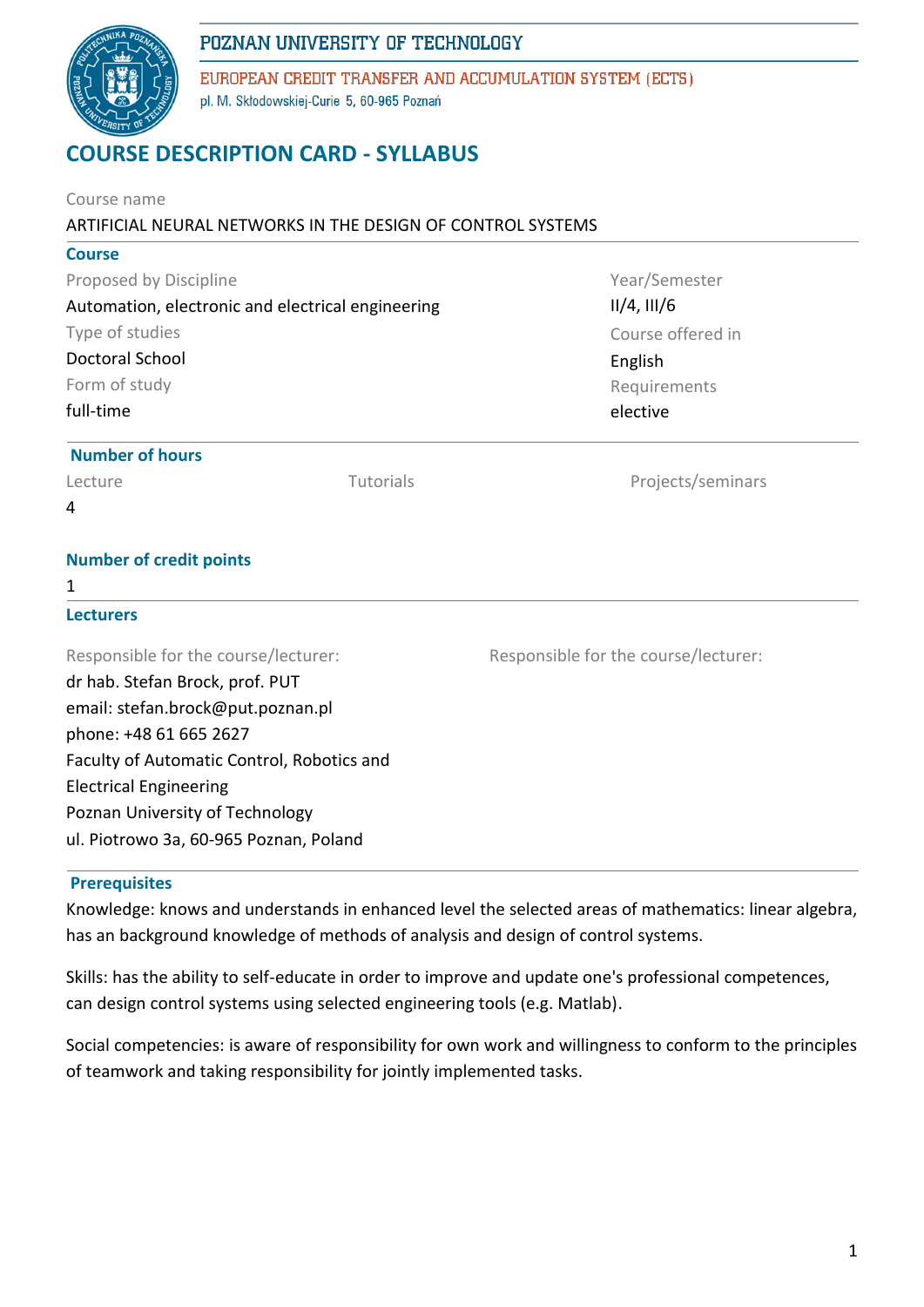

EUROPEAN CREDIT TRANSFER AND ACCUMULATION SYSTEM (ECTS) pl. M. Skłodowskiej-Curie 5, 60-965 Poznań

### **Course objective**

The purpose of this lecture series is to provide a quick overview of neural networks and to explain how they can be used in control systems. We introduce the multilayer perceptron neural network and describe how it can be used for function approximation. The popular algorithms for training multilayer perceptrons are briefly described. Care must be taken, when training perceptron networks, to ensure that they do not overfit the training data and then fail to generalize well in new situations. Some techniques for improving generalization are discussed. The lecture also presents the feedback linearization control and model reference adaptive control. We demonstrate the practical implementation of this controller, using the Matlab/Simulink environment.

### **Course-related learning outcomes**

#### Knowledge

A PhD student who graduated from doctoral school knows and understands:

1) key developmental trends of science disciplines in which education takes place at the doctoral school, [P8S\_WG/SzD\_W02]

2) scientific research methodology in disciplines represented at the doctoral school.

[P8S\_WG/SzD\_W03]

Skills

A PhD student who graduated from doctoral school can:

1) use the knowledge from different branches of science to creatively identify, formulate and to innovatively solve complex problems, [P8S\_UW/SzD\_U01]

2) critically analyze and asses scientific research results, work of experts and other creative activities together with their contribution into knowledge development. [P8S\_UW/SzD\_U02]

### Social competences

A PhD student who graduated from doctoral school is ready to:

1) critically evaluate their own contribution to the development of a given scientific discipline, [P8S\_KK/SzD\_K02]

2) acknowledge the importance of knowledge in solving cognitive and practical problems.

[P8S\_KK/SzD\_K03]

#### **Methods for verifying learning outcomes and assessment criteria**

Learning outcomes presented above are verified as follows:

| PQF code | Methods for verification of learning outcomes             | Assessment criteria       |  |
|----------|-----------------------------------------------------------|---------------------------|--|
| W02, W03 | Written report, prepared in a group of 2-3 students or    | Grade F (2.0): Failure to |  |
|          | individually. The report should contain results of neural | design. No method given   |  |
|          | control system tests. Models will be provided by the      | or completely incorrect   |  |
|          | instructor or developed individually                      | method                    |  |
|          |                                                           | Grade E (3.0): The design |  |
|          |                                                           | incorrect; the learners   |  |
|          |                                                           | will show evidence of     |  |
|          |                                                           | ability to make the       |  |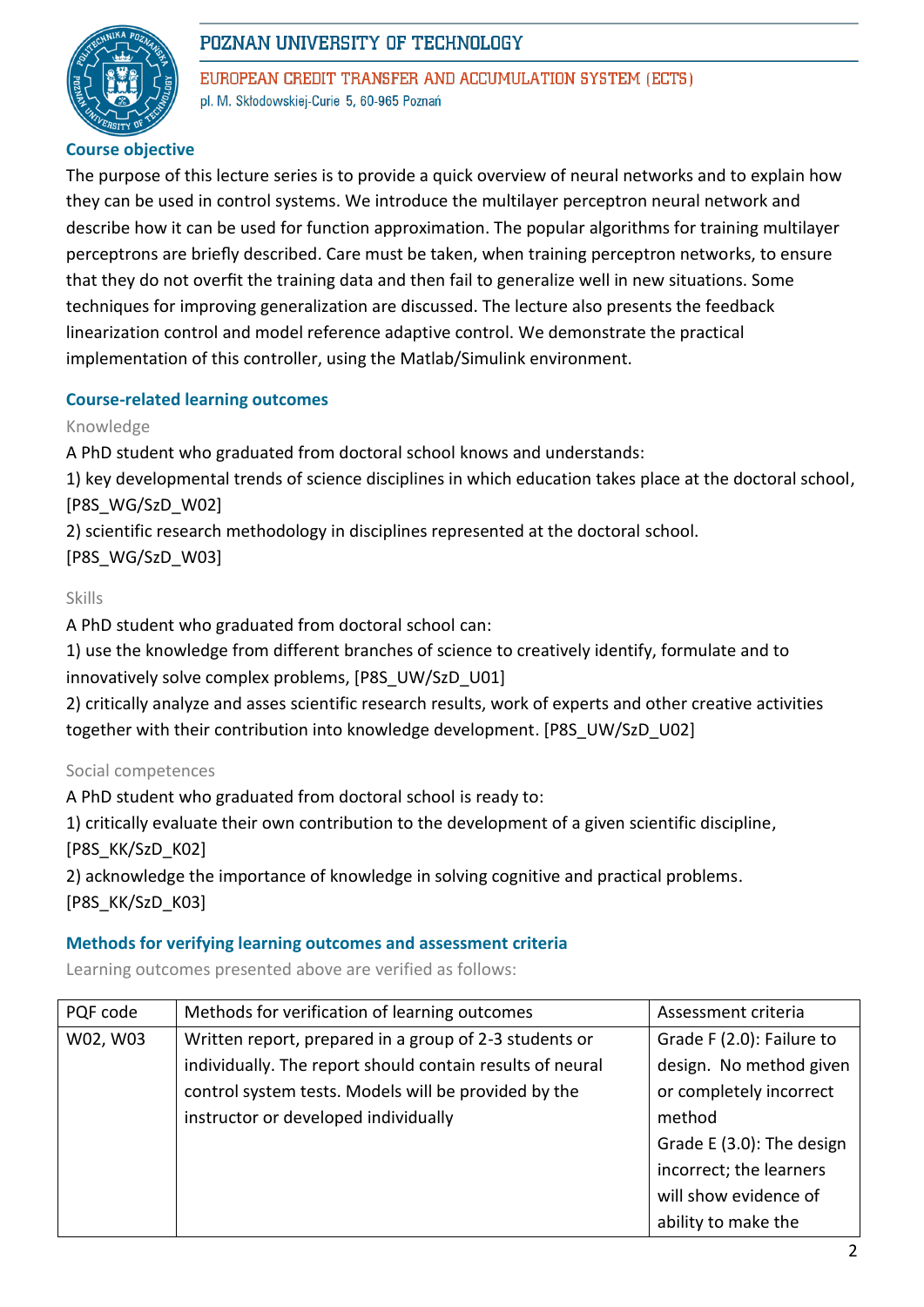

EUROPEAN CREDIT TRANSFER AND ACCUMULATION SYSTEM (ECTS) pl. M. Skłodowskiej-Curie 5, 60-965 Poznań

|          |          | calculations correctly but                     |  |
|----------|----------|------------------------------------------------|--|
|          |          | the demonstration of                           |  |
|          |          | how the calculation was                        |  |
|          |          | done is poor, incoherent                       |  |
|          |          | or not sufficiently                            |  |
|          |          | detailed                                       |  |
|          |          | Grade range C-D (3.5-                          |  |
|          |          | 4.0): The learners show                        |  |
|          |          | evidence of the ability to                     |  |
|          |          | design the control<br>system correctly but the |  |
|          |          |                                                |  |
|          |          | demonstration of how it                        |  |
|          |          | was done insufficient                          |  |
|          |          | Grade range A-B (4.5-                          |  |
|          |          | 5.0): The learners will                        |  |
|          |          | show evidence of the                           |  |
|          |          | ability to make the                            |  |
|          |          | design of control system                       |  |
|          |          | correctly; the                                 |  |
|          |          | demonstration of how it                        |  |
|          |          | was done is excellent,                         |  |
|          |          | coherent, detailed and                         |  |
|          |          | very well explained,                           |  |
|          |          | showing great command                          |  |
|          |          | and understanding of the                       |  |
|          |          | methods involved                               |  |
| U01, U02 | as above | as above                                       |  |
| K02, K03 | as above | as above                                       |  |

### **Programme content**

1. Multilayer perceptron architecture (Neural networks have been applied successfully in the identification and control of dynamic systems. The universal approximation capabilities of the multilayer perceptron make it a popular choice for modeling nonlinear systems and for implementing general purpose nonlinear controllers).

2. Approximation capabilities and training of multilayer networks (Multilayer networks, with sigmoid transfer functions in the hidden layers and linear transfer functions in the output layer, are universal approximators, can approximate virtually any function of interest to any degree of accuracy, provided sufficiently many hidden units are available. The procedure for selecting the parameters for a given problem is called training the network. There are many optimization algorithms that can use the